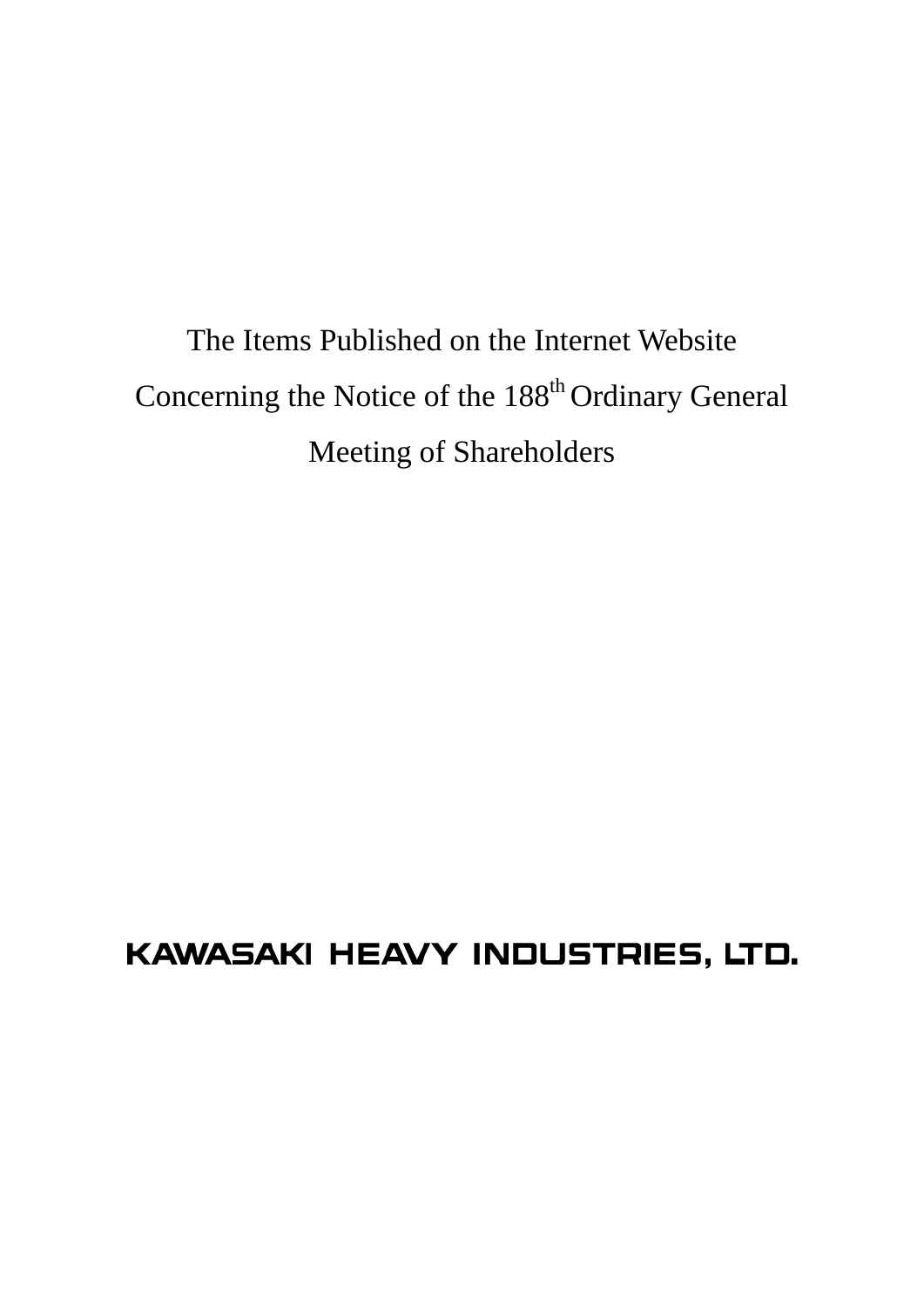# **Notes to the Consolidated Financial Statements**

# **(Notes to the basis for preparation of consolidated financial statements)**

1. Scope of consolidation

Number of consolidated subsidiaries and names of principal subsidiaries 96 in total

- (Domestic) Kawasaki Trading Co., Ltd., Kawasaki Machine Systems, Ltd., NIPPI Corporation, KCM Corporation, Kawasaki Thermal Engineering Co., Ltd., EarthTechnica Co., Ltd., KCMJ Corporation, Kawasaki Motors Corporation Japan,
- (Overseas) Kawasaki Motors Corp., U.S.A., Kawasaki Motors Manufacturing Corp., U.S.A., Kawasaki Rail Car, Inc., Kawasaki Motors Europe N.V., Kawasaki Motors Enterprise (Thailand) Co., Ltd., Kawasaki Motors (Phils.) Corporation, P.T. Kawasaki Motor Indonesia, Flutek, Ltd.

Five newly established subsidiaries were included in the scope of consolidation.

Meanwhile, six consolidated subsidiaries were excluded from the scope of consolidation: Kawasaki Shipbuilding Corporation, Kawasaki Precision Machinery Ltd. and Kawasaki Plant Systems, Ltd. were absorbed into KHI, one subsidiary was absorbed into another consolidated subsidiary, and the other two subsidiaries were liquidated.

- 2. Application of the equity method
	- (1) Number of non-consolidated subsidiaries and affiliates and names of principal companies which are subject to the equity method 14 in total Affiliates 14, Nantong COSCO KHI Ship Engineering Co., Ltd.
	- (2) Names of principal companies of non-consolidated subsidiaries and affiliates not subject to the equity method Affiliates Commercial Airplane Co., Ltd., Asahi

Aluminium Co., Ltd.

These affiliates are excluded from application of the equity method because they do not have any material impact on the consolidated financial statements with respect to net income and retained earnings.

- 3. Significant accounting policies
	- (1) Standards and methods for evaluation of assets
		- (i) Marketable securities Bonds held to maturity

Principally stated by the amortized cost method

Other marketable securities

- Securities with market quotations

Stated at market based on the market price on the settlement date of the accounting period (with all valuation differences charged to net assets and the cost of sale computed mainly by the moving average method).

- Securities without market quotations Stated at cost principally using the moving average method No trading securities are held by the Company.
- (ii) Inventories

Stated at cost principally using the specific identification method, the moving-average method, and the first-in first-out method (a method for lowering the book value due to deterioration of profitability)

- (iii) Net credit and net liability incurred by derivative transactions Stated at market
- (2) Depreciation methods for fixed assets
	- (i) Property, plant and equipment
		- Other than leased assets

The declining balance method is principally used for depreciation. However, the straight line method is used for buildings acquired on or after April 1, 1998 (excluding buildings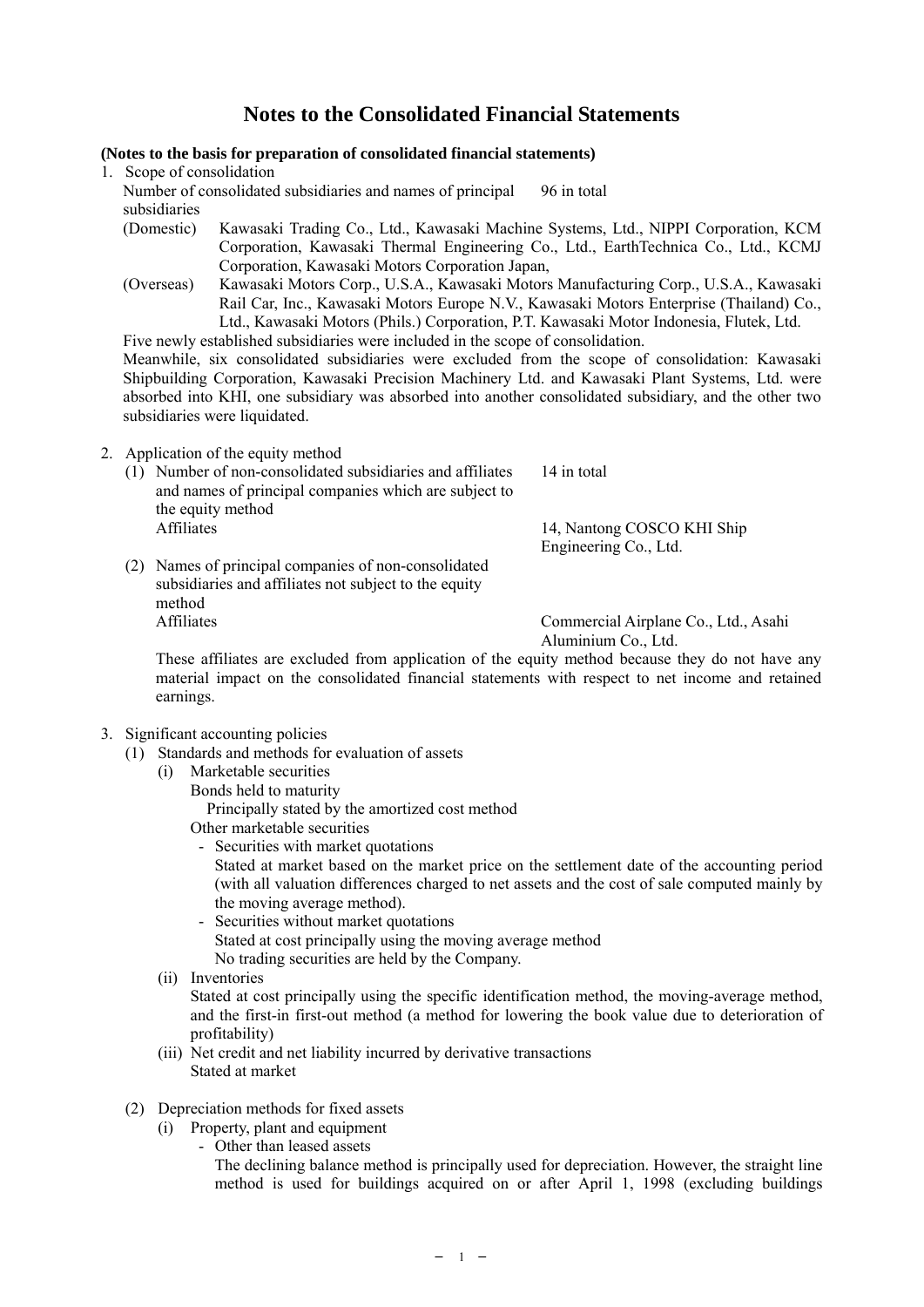fixtures).

- Leased assets

The leased assets involved in finance lease transactions that do not involve transfer of ownership are subject to the straight-line method, whereby the leasing period is deemed to be the duration of useful life and the residual value as zero.

With respect to finance lease transactions not involving the transfer of ownership undertaken prior to the first year of implementation of the revision of the lease accounting standards, the Company continues to apply accounting treatment similar to that for ordinary operating leasing transactions.

- (ii) Intangible assets
	- Other than leased assets

The straight line method is used. The Company's own software (used by the Company) is subject to amortization based on the period of internal use (generally five years).

- Leased assets

The leased assets involved in finance lease transactions that do not involve transfer of ownership are subject to the straight-line method, whereby the leasing period is deemed to be the duration of useful life and the residual value as zero.

With respect to finance lease transactions not involving transfer of ownership undertaken prior to the first year of the implementation of the revision of the lease accounting standards, the Company continues to apply an accounting treatment similar to that for ordinary operating leasing transactions.

- (3) Standards for translation of assets and liabilities denominated in foreign currencies into yen The Company applies the revised accounting standards for transactions denominated in foreign currencies (*Opinion Concerning the Revision of Accounting Standards for Transactions Denominated in Foreign Currencies* issued by Business Accounting Council on October 22, 1999).
- (4) Methods of accounting for provisions
	- (i) Allowance for doubtful receivables

In order to provide losses due to doubtful receivables, an amount mainly based on the historical write-off rate is recorded for ordinary receivables, and the necessary amount based on the estimated recoverability of individual cases is recorded for specified receivables such as doubtful receivables.

- (ii) Accrued bonuses A provision is recorded based on estimated bonuses to employees.
- (iii) Provision for product warranties

A provision is recorded for expenditures for warranties concerning construction contracts based on past experience or on estimations of individual cases.

- (iv) Provision for losses on construction contracts A provision for an estimated amount of losses is recorded for the next fiscal year and thereafter concerning construction works which are anticipated to incur significant losses and which allow reasonable estimation of the loss incurred at the end of fiscal year under review among those construction works that have not been delivered as of the end of the fiscal year.
- (v) Employees' retirement and severance benefits A provision is recorded for the amount deemed to have been incurred as of fiscal year-end under review based on the estimated retiree benefits and plan assets as of this fiscal year-end (including the retirement benefit trust) in order to cover employee retirement benefits. Actuarial differences are expensed effective from the next fiscal year mainly by the straight line method over a period of ten years, and past service liabilities are expensed effective from this fiscal year chiefly by the straight line method for a period of ten years.
- (vi) Provision for losses on damages suit In preparedness for litigation losses, we have estimated future potential losses, and have posted an amount deemed necessary.
- (vii) Provision for environmental measures The Company provided an estimated amount to cover expenditures for environmental measure expenses such as the disposal of PCB(poly chlorinated biphenyl) waste and soil improvement required under the "Law Concerning Special Measures for Promotion of Appropriate Disposal of PCB Waste."
- (viii)Provision for business structure improvement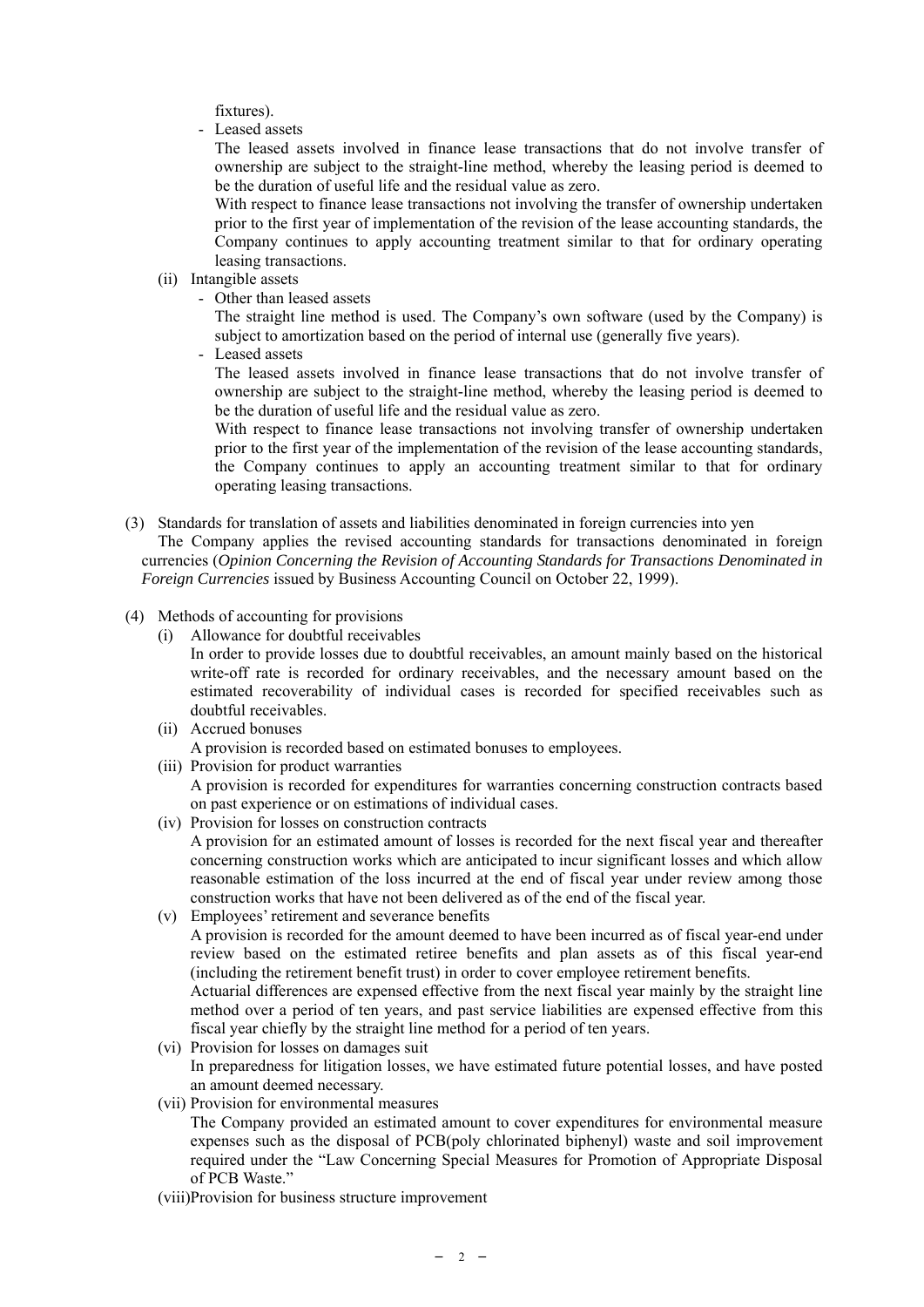We have posted estimated expenses for business structure improvements of the Motorcycle  $\&$ Engine Business in North America.

(5) Hedge accounting policy

The Company employs deferred hedge accounting and defers recognition of unrealized losses, unrealized gains, and evaluation differences incurred by the marking to market of hedges such as derivative transactions as net assets until losses and gains due to the target of hedging are recognized.

(6) Standards for revenue recognition

The standard applied for posting revenue for construction contracts is in accordance with the Accounting Standard for Construction Contracts (Accounting Standards Board of Japan(ASBJ), Statement No. 15, December 27, 2007) and Guidance on Accounting Standard for Construction Contracts (ASBJ Guidance No. 18, December 27, 2007). However, with respect to posting of revenue for long-term or major construction works (principally those with a construction period longer than 1 year, and a contract amount of ¥3 billion or more) for which construction started prior to March 31, 2009, we apply the construction progress standard (the estimate for the rate of construction progress is mainly according to the cost accounting method), and with respect to other construction we apply the completed-contract method.

With regard to contracts for which the amount of revenue from delivery is not determined and/or cost of sales is not finalized, both sales and cost of sales are estimated.

The standard for posting revenues related to finance lease transactions is principally done by the method of posting the net sales and cost of sales at the time the lease fees are received.

- (7) Consumption tax and local consumption tax are subject to accounting treatment using the tax excluded method.
- (8) Method for amortizing goodwill and negative goodwill

Goodwill and negative goodwill are amortized over the relevant period by the straight line method based on an estimate of their effective duration. However, all goodwill that is monetarily insignificant is amortized at the same time in the fiscal year under review.

#### **(Notes to changes in accounting policies)**

Accounting Standard for Asset Retirement Obligations

From the current consolidated fiscal year, we adopted the "Accounting Standard for Asset Retirement Obligations" (ASBJ Statement No. 18, March 31, 2008) and the "Guidance on Accounting Standard for Asset Retirement Obligations" (ASBJ Guidance No. 21, March 31, 2008).

Accordingly, for the current consolidated fiscal year, operating income decreased by ¥16 million, and recurring profit decreased ¥21 million. Income before income taxes and minority interests decreased ¥313 million.

Accounting Standard for Equity Method of Accounting for Investments

From the current consolidated fiscal year, we adopted the "Accounting Standard for Equity Method of Accounting for Investments" (ASBJ Statement No. 16, March 10, 2008) and the "Practical Solution on Unification of Accounting Policies Applied to Associates Accounted for Using the Equity Method" (ASBJ Practical Solution Report No. 24, March 10, 2008) and made adjustments required for consolidation. The effect of adoption on our income/loss is minimal.

#### Accounting Standard for Business Combinations

From the current consolidated fiscal year, we adopted the "Accounting Standard for Business Combinations" (ASBJ Statement No. 21, December 26, 2008), the "Accounting Standard for Consolidated Financial Statements" (ASBJ Statement No. 22, December 26, 2008), the "Partial Amendments to Accounting Standard for Research and Development Costs" (ASBJ Statement No. 23, December 26, 2008), the "Accounting Standard for Business Divestitures" (ASBJ Statement No. 7, December 26, 2008), the "Accounting Standard for Equity Method of Accounting for Investments" (ASBJ Statement No. 16, issued on December 26, 2008) and the "Guidance on Accounting Standard for Business Combinations and Accounting Standard for Business Divestitures" (ASBJ Guidance No. 10, December 26, 2008).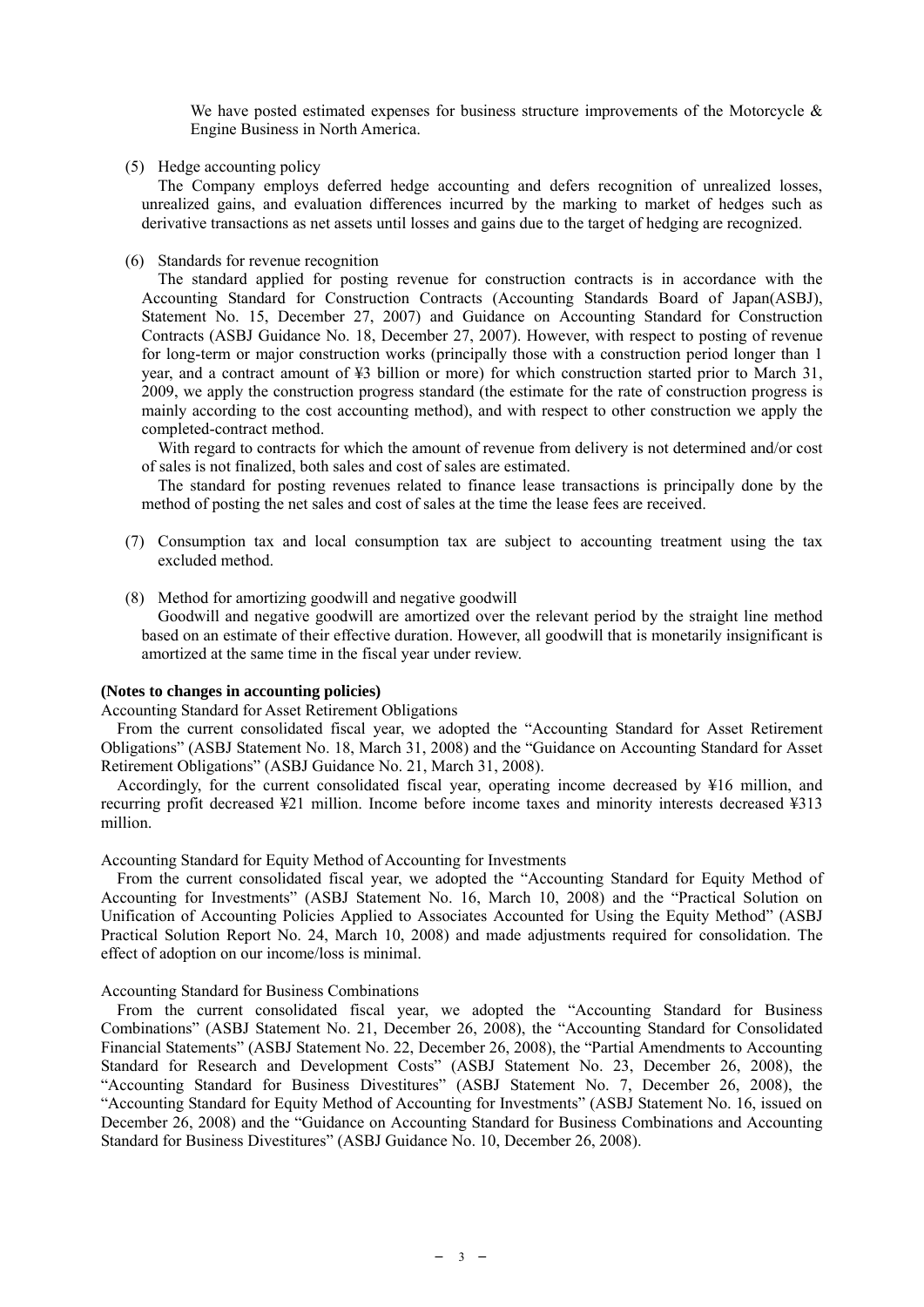# **(Change in presentation methods)**

Consolidated statement of income

- 1. From the current consolidated fiscal year, "gain on sales of securities" (¥0 million in the current consolidated fiscal year) is included and presented in "Other" under non-operating expenses as a result of the decline in the significance of the amount. "Loss on valuation of securities" (¥32 million in the previous consolidated fiscal year) is presented independently as a result of the increase in the significance of the amount.
- 2. From the current consolidated fiscal year, we adopted the "Ministry Ordinance on Partial Amendments to the Ordinance for Enforcement of the Companies Act and Company Accounting Regulations" (2009 Ministry of Justice Ordinance No. 7, March 27, 2009) based on the "Accounting Standard for Consolidated Financial Statements" (ASBJ Statement No. 22, December 26, 2008) and present in the account of "Income before minority interests".

# **(Additional information)**

 Revision of accounting treatment of the liquidation of claims accompanying the application of United States Statement of Financial Accounting Standards (SFAS) 166

Effective from the fiscal year ended March 31, 2011, accompanying the adoption of United States SFAS 166, Kawasaki Motors Corp., U.S.A. and other subsidiaries of the Company in the United States revised their accounting treatment of the liquidation of claims. As a result, the Consolidated Balance Sheets for the fiscal year ended March 31, 2011, recognize U.S.\$343 million (¥28,520 million) for each of Receivables-trade and Short-term debt.

Since this change has no substantive impact on cash flow, the change impact is excluded from consolidated statements of cash flow for the year ended Mach 31, 2011.

# **(Notes regarding the Consolidated Balance Sheet)**

- 1. The amounts presented are rounded down to the nearest unit.
- 2. Accumulated depreciation of property, plant and equipment  $\frac{4640,182 \text{ million}}{460}$ 3. Assets pledged as collateral Accounts receivable-trade  $\frac{440.452 \text{ million}}{4}$ Buildings and structures  $\frac{$4,222 \text{ million}}{46 \text{ million}}$ Land  $\frac{1}{2}$  Land  $\frac{1}{2}$  Land  $\frac{1}{2}$  Land  $\frac{1}{2}$  Land  $\frac{1}{2}$  Land  $\frac{1}{2}$  Land  $\frac{1}{2}$  Land  $\frac{1}{2}$  Land  $\frac{1}{2}$  Land  $\frac{1}{2}$  Land  $\frac{1}{2}$  Land  $\frac{1}{2}$  Land  $\frac{1}{2}$  Land  $\frac{1}{2}$  Land  $\frac{1}{2$ Securities held for investment purpose  $\frac{4420 \text{ million}}{2420 \text{ million}}$ Other  $\frac{1}{4}$  million Besides those mentioned above, shares of affiliates in the amount of ¥30 million, which are eliminated in consolidated financial statements, are offered in security (revolving pledge). Liabilities relating to collateral Short-term borrowings  $\frac{$28,704 \text{ million}}{228,704 \text{ million}}$ Long-term debt  $\frac{4328 \text{ million}}{4328 \text{ million}}$ Other  $\frac{4507 \text{ million}}{2507 \text{ million}}$ 4. Guarantee obligations for bank loans of subsidiaries and affiliates, etc. and employees ¥33,409 million

# **(Notes regarding the Consolidated Statement of Income)**

- 1. The amounts presented are rounded down to the nearest unit.
- 2. Provision of allowance for doubtful receivables for subsidiaries and affiliates was provision of allowance for doubtful receivables set up for the receivable from Tongfang Kawasaki Air-Conditioning Co., Ltd.
- 3. Loss on impairment of fixed assets
	- (1) Outline of the asset group that recognized an impairment loss

| Use                                 | Place              | Type                                                 |  |  |
|-------------------------------------|--------------------|------------------------------------------------------|--|--|
| Assets used for business operations | Akashi City, Hyogo | Buildings and structures, Machinery<br>and equipment |  |  |
| Assets used for business operations | Kobe City, Hyogo   | Buildings and structures, Machinery<br>and equipment |  |  |

(2) Method for classifying individual asset groups

Classification of individual asset groups is conducted principally on the basis of operating activities,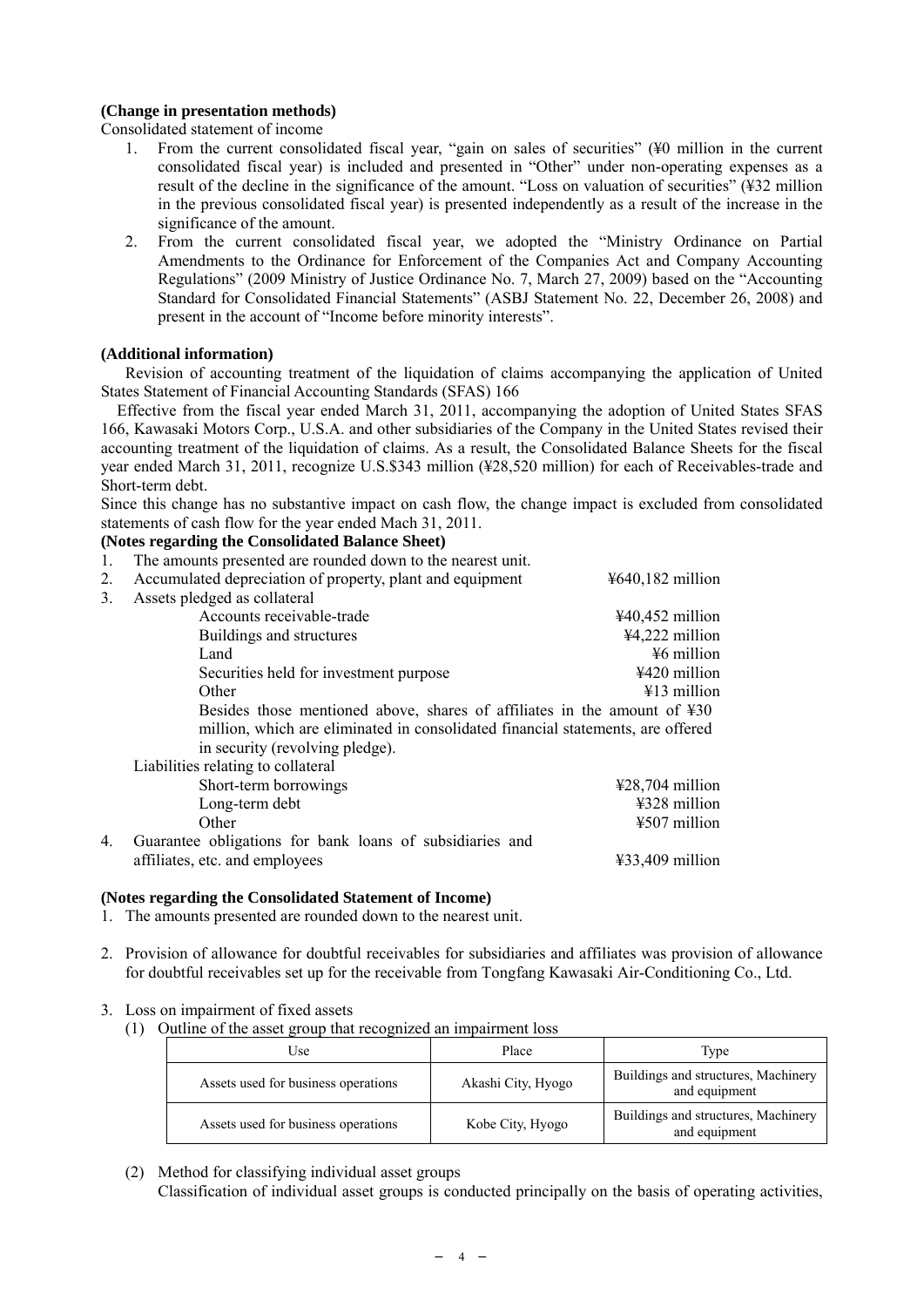and significant leasing assets and idle assets are treated individually as a specific asset group.

- (3) Developments that led to the recognition of an impairment loss Certain assets experienced a deterioration of operating results, decline of market price, and loss of usability. Accordingly, the Company lowered the book values of the relevant assets to recoverable amounts.
- (4) Method for computation of recoverable amount

A recoverable amount is estimated by the net sale price or the use value. The net sale price is determined based on the real estate appraisal or the assessed value for real estate tax, and the use value is computed based on future cash flow.

(5) Amount of impairment loss

The amount of ¥9,923 million for impairment loss was posted under extraordinary losses as impairment loss, and the breakdown of the types of fixed assets is as follows.

| Buildings and structures | $43,731$ million |
|--------------------------|------------------|
| Machinery and equipment  | $42,300$ million |
| Others                   | $43,891$ million |
| Total                    | $49,923$ million |

#### **(Notes regarding Consolidated Statement of Changes in Net Assets)**

- 1. Total number of shares outstanding as of end of the fiscal year under review
- 2. Dividends

Common stock 1,670,646,460 shares

| Resolution                                             | Total dividend<br>(million yen) | Dividend per share<br>(ven) | Record date    | Effective date |
|--------------------------------------------------------|---------------------------------|-----------------------------|----------------|----------------|
| General Meeting of<br>Shareholders on<br>June 25, 2010 | 5,003                           |                             | March 31, 2010 | June 28, 2010  |
|                                                        |                                 |                             |                |                |
| 0.1.111.11                                             | $-1.75$ $-1.75$ $-1.75$ $-1.75$ |                             |                |                |

| Scheduled date of<br>resolution                        | Total dividend<br>(million yen) | Dividend per share<br>'ven) | Record date    | Effective date |
|--------------------------------------------------------|---------------------------------|-----------------------------|----------------|----------------|
| General Meeting of<br>Shareholders on<br>June 28, 2011 | 5.011                           |                             | March 31, 2011 | June 29, 2011  |

3. Type and number of stock for share options

Common stock 14,958,749 shares

#### **(Notes regarding financial instruments)**

1. Matters regarding financial instruments

KHI Group raises necessary funds, in light of its business plans; for long-term working capital and capital expenditure funds the Group predominantly raises funds through bank loans and issuance of corporate bonds, for short-term working capital it raises funds through bank loans and issuance of short-term bonds (electronic commercial paper), etc. Temporary surplus funds are invested in highly secure financial assets. We use derivatives to avoid risks described hereunder and do not engage in speculative transactions.

Operating receivables, namely, trade receivables are exposed to counterparty credit risk. The currency exchange risk of the debts and credits in foreign currencies which arise from global business operations is hedged by using foreign exchange forward contracts and currency swaps etc. in principle against the net amount of the debts and credits in the foreign currency. Investments in securities are mainly shares of corporations which we have business dealings with, and of these investments, those shares that are listed are exposed to the risk of market price fluctuations.

Most trade payables, which are operating liabilities, have maturities of less than one year. Some of those are denominated in foreign currencies due to the import of materials, etc., and although they are exposed to the risk of currency fluctuation, most are within the limit of the balance of accounts receivable in the same foreign currency. Debts payable composed of loans, corporate bonds, and lease obligations related to finance lease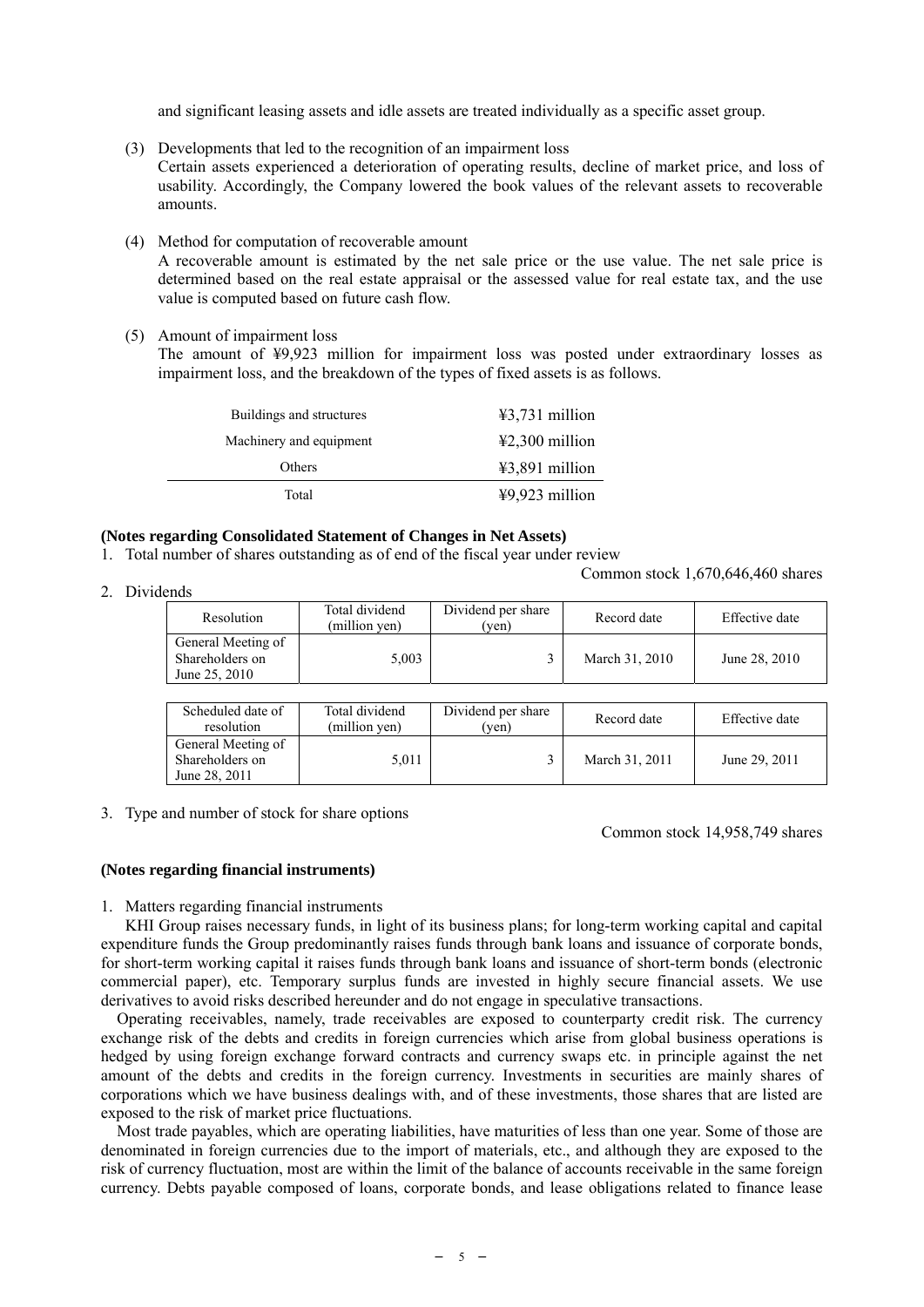transactions are raised for the purpose of securing working capital and capital expenditure funds, and the longest maturity from the date of settlement is about 9 years. Some of those instruments have floating interest and are therefore exposed to the risk of interest rate fluctuations, however we hedge those risks as required by using derivatives transactions (interest rate swaps).

Derivative transactions are transactions which include exchange forward contracts and currency options for the purpose of hedging exchange fluctuation risks of the debts and credits in foreign currencies, and interest rates swap transactions etc. for the purpose of hedging interest fluctuation risks of debts payable.

## 2. Matters concerning fair market value, etc. of financial instruments

The prices recorded in the consolidated balance sheet, fair market value and the difference between those as of the end of this consolidated fiscal year are as follows.

|                                             |                                                               |                           | (Unit: million yen) |
|---------------------------------------------|---------------------------------------------------------------|---------------------------|---------------------|
|                                             | Price recorded in<br>the consolidated<br>balance sheet( $*$ ) | Fair market<br>$value(*)$ | Difference          |
| Cash on hand and in banks                   | 47,233                                                        | 47,233                    |                     |
| Trade receivables<br>$\mathbf{2}$           | 401,753                                                       | 401,625                   | (128)               |
| Investments in securities<br>$\mathfrak{Z}$ | 16,539                                                        | 16,526                    | (12)                |
| Trade payables<br>$\left(4\right)$          | [319, 271]                                                    | [319, 271]                |                     |
| Short-term borrowings<br>5)                 | [143, 972]                                                    | [143, 972]                |                     |
| Current bonds payable<br>(6)                | [20,000]                                                      | [20,000]                  |                     |
| Current convertible bonds                   | [7,038]                                                       | [7,038]                   |                     |
| (8) Current portion of bonds with           |                                                               |                           |                     |
| stock acquisition rights                    | [3, 445]                                                      | [3, 445]                  |                     |
| Bonds payable<br><b>g</b>                   | [50,000]                                                      | [50, 603]                 | (603)               |
| $(10)$ Long-term debt                       | [203, 801]                                                    | [204, 775]                | (973)               |
| (11) Derivative transactions                | 1,660                                                         | 1,660                     |                     |

(\*) Figures which are posted as liabilities are shown in [ ].

- (Note 1) Matters concerning the method for calculating the fair market value of financial instruments and marketable securities and derivatives transactions
- (1) Cash on hand and in banks

These instruments can be settled within short term and fair market value is roughly equal to book value, therefore the fair market value is stated at book value.

(2) Trade receivables

Trade receivables are grouped into a specified period, and are stated at present value calculated by the discount rate, which takes into account the respective period and credit risk.

(3) Investments in securities

The fair market value for these securities is stated at the price listed on the exchange.

(4) Trade payables, (5) Short-term borrowings, (6) Current bonds payable, (7) Current convertible bonds and (8) Current portion of bonds with stock acquisition rights

These instruments can be settled within short term and fair market value is roughly equal to book value, therefore the fair market value is stated at book value.

(9) Bonds payable

The fair market value of these instruments is stated at market price.

(10) Long-term debt

The fair market value of long-term debt is determined by discounting the total of principal and interest by the interest rate on similar new debt.

(11) Derivatives transactions

The fair market value of derivatives is stated at the forward exchange rate or the price offered by the trading financial institution. Of instruments subject to hedge accounting, those which are subject to appropriation of forward exchange contracts are stated in association with hedged trade receivables, and trade payables. Their fair market value is therefore included in the fair market value of the relevant trade receivables, and trade payables. Instruments subject to special treatment such as interest rate swaps are stated in association with hedged long-term debt and their fair market value is therefore included in the fair market value of the relevant long-term debt.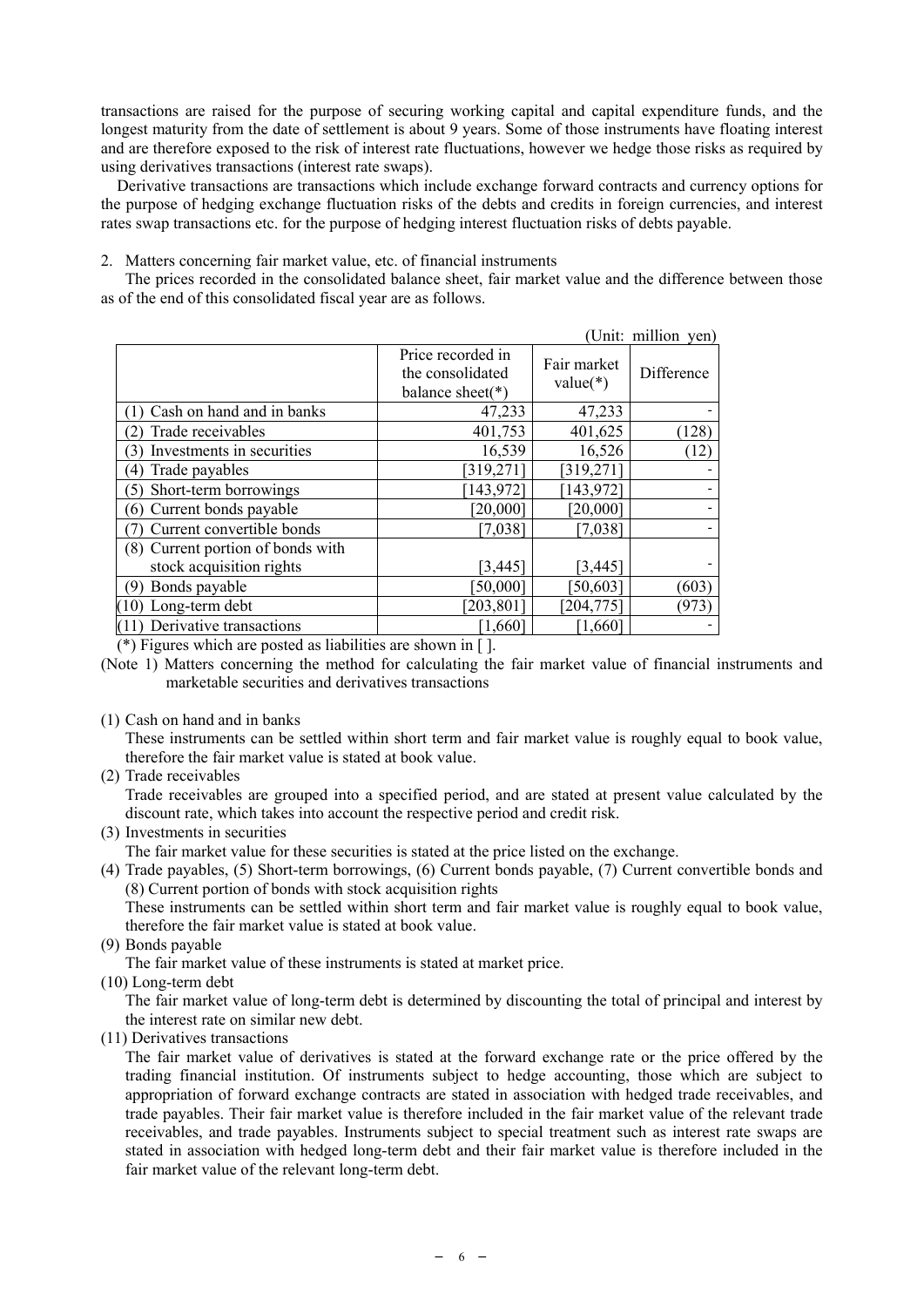(Note 2) Shares of affiliates, investments in affiliates and unlisted stocks, and investments in silent partnerships (amount recorded in the consolidated balance sheet was ¥33,751 million) are not included in the table above, as it is deemed to be extremely difficult to ascertain fair market value because those instruments have no market prices, and it is not possible to estimate their future cash flows

#### **(Notes regarding per share information)**

- 1. Net assets per share  $\frac{4}{173.03}$
- 2. Net income per share  $\frac{4}{15.55}$

# **(Notes regarding business combinations)**

Transactions under common control

- 1. Name and business of the companies being combined, date of combination, legal method of business combination, name of the company after combination, and summary of transaction including its purpose
- (1) Name and business of the companies being combined

Merging company (surviving company)

- Name: Kawasaki Heavy Industries, Ltd.
- Business: Manufacture and sale of ships, rolling stock, construction machinery, crushers, aircraft, jet engines, general-purpose gas turbines, prime movers, various plant and industry machineries, boilers, environmental equipment, steel structures, motorcycles, 4-wheel buggies (ATVs), industrial robots, and various hydraulic equipment

#### Merged Companies

| Kawasaki Shipbuilding Corporation                                                                   |
|-----------------------------------------------------------------------------------------------------|
| Business: Design, manufacture, sale and repair of ships, vessels, marine equipment, other           |
| transportation equipment and facilities, and parts thereof                                          |
| Kawasaki Precision Machinery Ltd.                                                                   |
| Business: Design, procurement, manufacture, installation, repair and sale of hydraulic machineries, |
| hydraulic equipment, electronic control equipment/systems and accompanying devices,                 |
| parts, and accessories thereof                                                                      |
| Kawasaki Plant Systems Ltd.                                                                         |
| Business: Design, manufacture, installation, and sale of various plant machinery and equipment      |
|                                                                                                     |

- (2) Date of combination October 1, 2010
- (3) Legal method of business combination Absorption-type merger with KHI as a surviving company
- (4) Name of the company after combination Kawasaki Heavy Industries, Ltd.

# (5) Summary of transactions including purpose

We operate based on the management principle established in 2007 "To create new values toward the establishment of an enriched and beautiful society in the future, while harmonizing with the world environment by leveraging the sophisticated technological capabilities in a wide range of areas." To create such new value, innovations to existing products and development of products in new areas are required, and it is essential to merge and use the intellectual properties of the entire group efficiently and promptly.

We therefore merged Kawasaki Shipbuilding Corporation, Kawasaki Precision Machinery Ltd., and Kawasaki Plant Systems Ltd. to eliminate restrictions that developed due to the fact they were independent companies, and use their technological expertise and human resources as a Group to the fullest extent.

2. Summary of accounting

We processed this combination as a transaction under common control based on the "Accounting Standard for Business Combinations" (ASBJ Statement No. 21, December 26, 2008) and the "Guidance on Accounting Standard for Business Combinations and Accounting Standard for Business Divestitures" (ASBJ Guidance No. 10, December 26, 2008).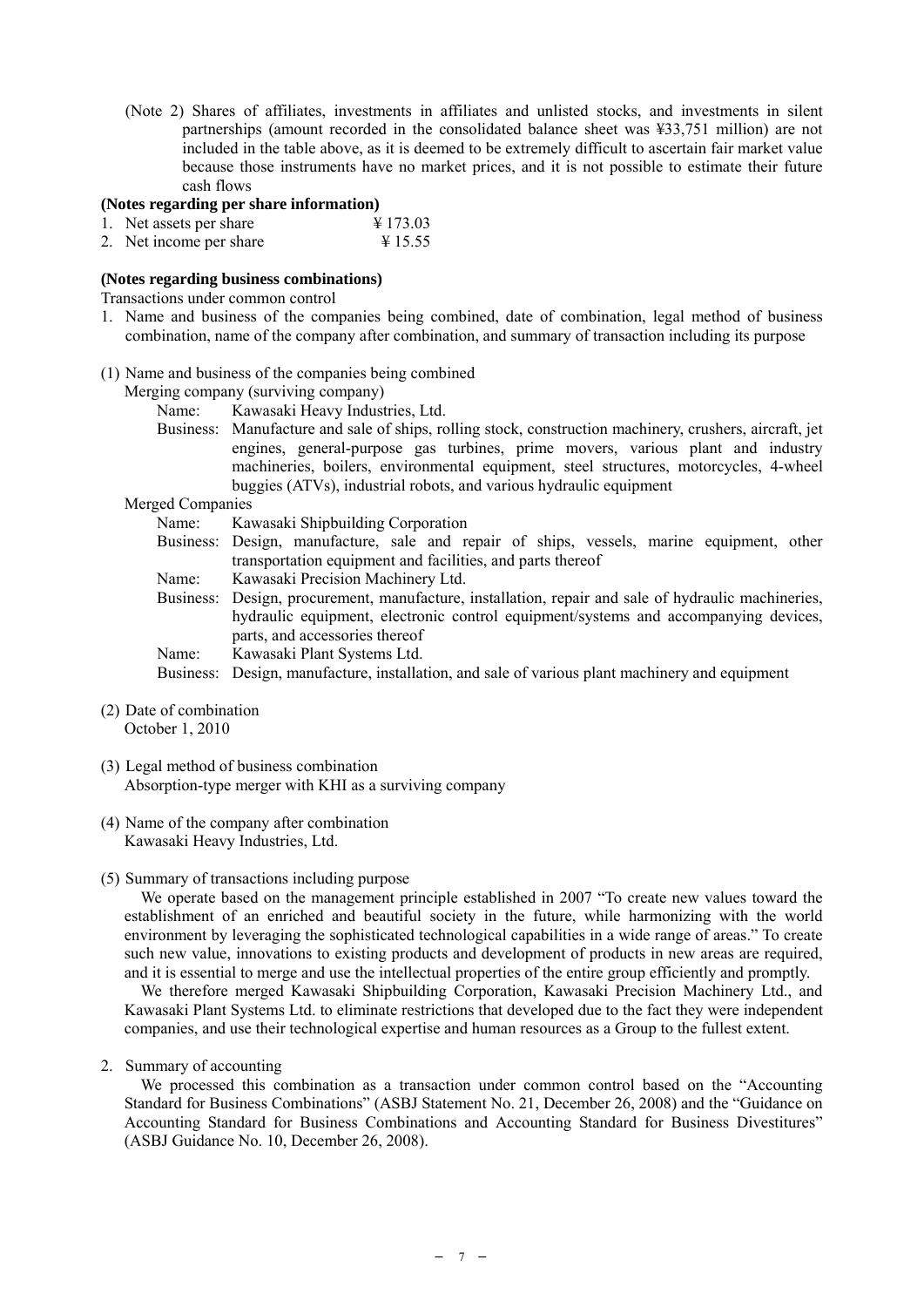# **Notes to the Non-consolidated Financial Statements**

# **(Notes to significant accounting policies)**

- 1. Marketable securities are evaluated by the following methods:
	- (1) Investment securities of subsidiaries and affiliates
		- Stated at cost using the moving-average method
	- (2) Other marketable securities
		- Securities with market quotations
			- Stated at market based on the market price on the settlement date of the fiscal year.

Evaluation differences are all charged to net assets, and the amount obtained by subtracting the amount of tax effect from the total amount of the evaluation difference is represented in the section of net assets as "Net unrealized gains on securities."

- The cost of sales is calculated chiefly by the moving average method.
- ・ Securities without market quotations
	- Stated at cost using the moving average method

Trading securities and held-to-maturity bonds are not held by the Company.

- 2. Inventories are stated at cost using the specific identification method and the moving-average method (a method for lowering the book value due to deterioration of profitability)
- 3. Derivatives are stated at market
- 4. Property, plant and equipment are subject to depreciation conducted by the following methods:
	- (1) Other than leased assets

The Company mainly employs the declining balance method for depreciation. However, the straight line method is used for buildings acquired on April 1, 1998, or thereafter (excluding buildings fixtures).

(2) Leased assets

The leased assets involved in finance lease transactions that do not involve transfer of ownership are subject to the straight-line method, whereby the leasing period is deemed to be the duration of useful life and the residual value as zero.

With respect to finance lease transactions not involving the transfer of ownership undertaken prior to the first year of implementation of the revision of the lease accounting standards, the Company continues to apply accounting treatment similar to that for ordinary operating leasing transactions.

- 5. Intangible assets are subject to amortization conducted by the following methods:
	- (1) Other than leased assets

The straight line method is used. The Company's own software (used by the Company) is subject to amortization based on the period of internal use (five years).

(2) Leased assets

The leased assets involved in finance lease transactions that do not involve transfer of ownership are subject to the straight-line method, whereby the leasing period is deemed to be the duration of useful life and the residual value as zero.

With respect to finance lease transactions not involving transfer of ownership undertaken prior to the first year of the implementation of the revision of the lease accounting standards, the Company continues to apply an accounting treatment similar to that for ordinary operating leasing transactions.

- 6. The Company applies the revised accounting standards for transactions denominated in foreign currencies (*Opinion Concerning the Revision of Accounting Standards for Transactions Denominated in Foreign Currencies* issued by the Business Accounting Deliberation Council on October 22, 1999) as standards for translation of assets and liabilities denominated in foreign currencies into yen.
- 7. Standards of accounting for provisions
	- (1) Allowance for doubtful receivables
		- In order to provide losses due to doubtful receivables, an amount based on the historical write-off rate is recorded for ordinary receivables, and the necessary amount based on the estimated recoverability of individual cases is recorded for specified receivables such as doubtful receivables.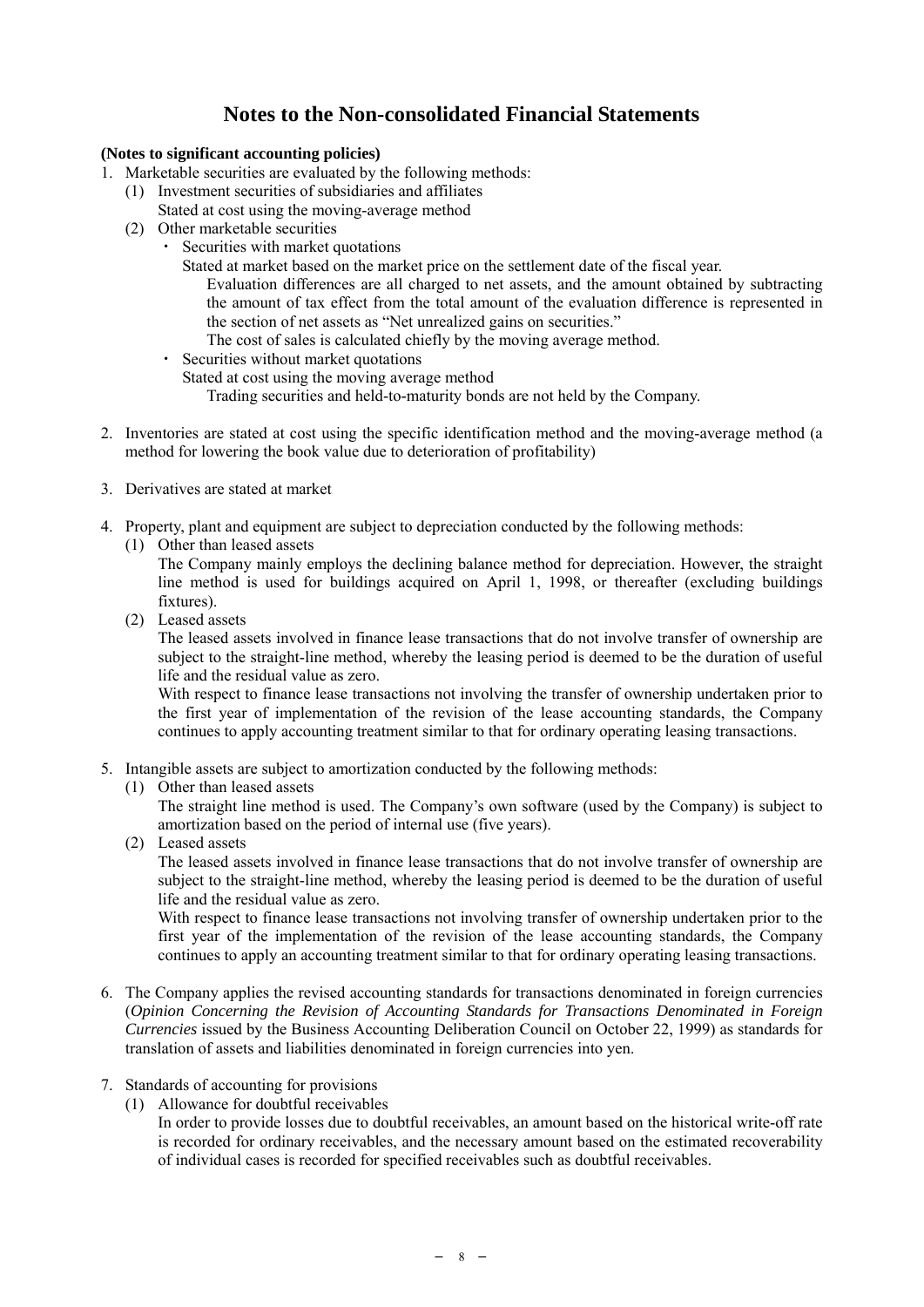# (2) Accrued bonuses

The Company has recorded a provision based on the estimated amount of payments in order to cover the bonus payouts to employees in accordance with the Company's Rules for Bonus Payment

- (3) Provision for product warranties A provision is recorded for expenditures for warranties concerning construction contracts based on past experience or on estimations of individual cases.
- (4) Provision for losses on construction contracts A provision for an estimated amount of losses is recorded for the next fiscal year and thereafter concerning construction works which are anticipated to incur significant losses and which allow reasonable estimation of the loss incurred at the end of this fiscal year among those construction works that have not been delivered as of the end of the fiscal year.
- (5) Employees' retirement and severance benefits A provision is recorded for the amount deemed to have been incurred as of this fiscal year-end based on the estimated retiree benefits and plan assets as of this fiscal year-end (including the pension trust) to cover employee retirement benefits. Actuarial differences are expensed by the straight-line method over a period of ten years commencing from the following fiscal year, and past service liabilities are expensed by the straight-line method over a period of ten years commencing from the current fiscal year.
- (6) In preparedness for litigation losses, we have estimated future potential losses, and have posted an amount deemed necessary.
- (7) Provision for environmental measures The Company provided an estimated amount to cover expenditures for environmental measure expenses such as the disposal of PCB waste and soil improvement required under the "Law Concerning Special Measures for Promotion of Appropriate Disposal of PCB (poly chlorinated biphenyl) Waste."
- (8) In a provision for business structure improvement, we posted estimated expenses for restructuring the Motorcycle & Engine Business in North America.

# 8. Hedge accounting policy

The Company employs deferred hedge accounting and defers recognition of unrealized losses, unrealized gains, and evaluation differences incurred by the marking to market of hedges such as derivative transactions as net assets until losses and gains due to the target of hedging are recognized.

9. Standards for revenue recognition

The standard applied for posting revenue for construction contracts is in accordance with the Accounting Standard for Construction Contracts (ASBJ Statement No. 15, December 27, 2007) and Guidance on Accounting Standard for Construction Contracts (ASBJ Guidance No. 18, December 27, 2007). However, with respect to posting of revenue for long-term or major construction works (those with a construction period longer than 1 year, and a contract amount of ¥3 billion or more) for which construction started prior to March 31, 2009 we apply the construction progress standard (the estimate for the rate of construction progress is mainly according to the cost accounting method), and with respect to other construction we apply the completed-contract method. With regard to contracts for which the amount of revenue from delivery is not determined and/or cost of sales is not finalized, both sales and cost of sales are estimated.

10. Consumption tax and local consumption tax are subject to the accounting treatment using the tax excluded method.

# **(Notes to changes in accounting policies)**

Accounting Standard for Asset Retirement Obligations

From this fiscal year, we adopt the "Accounting Standard for Asset Retirement Obligations" (ASBJ Statement No. 18, March 31, 2008) and the "Guidance on Accounting Standard for Asset Retirement Obligations" (ASBJ Guidance No. 21, March 31, 2008).

Accordingly, for this fiscal year, operating income decreased by ¥9 million and recurring profit decreased by ¥14 million. Income before income taxes decreased by ¥206 million.

#### **(Change in presentation methods)**

Non-consolidated statement of income

From this fiscal year, "gain on sales of securities" (¥0 million in this fiscal year) is included and presented in "Other" under non-operating expenses as a result of the decline in the significance of the amount. "Loss on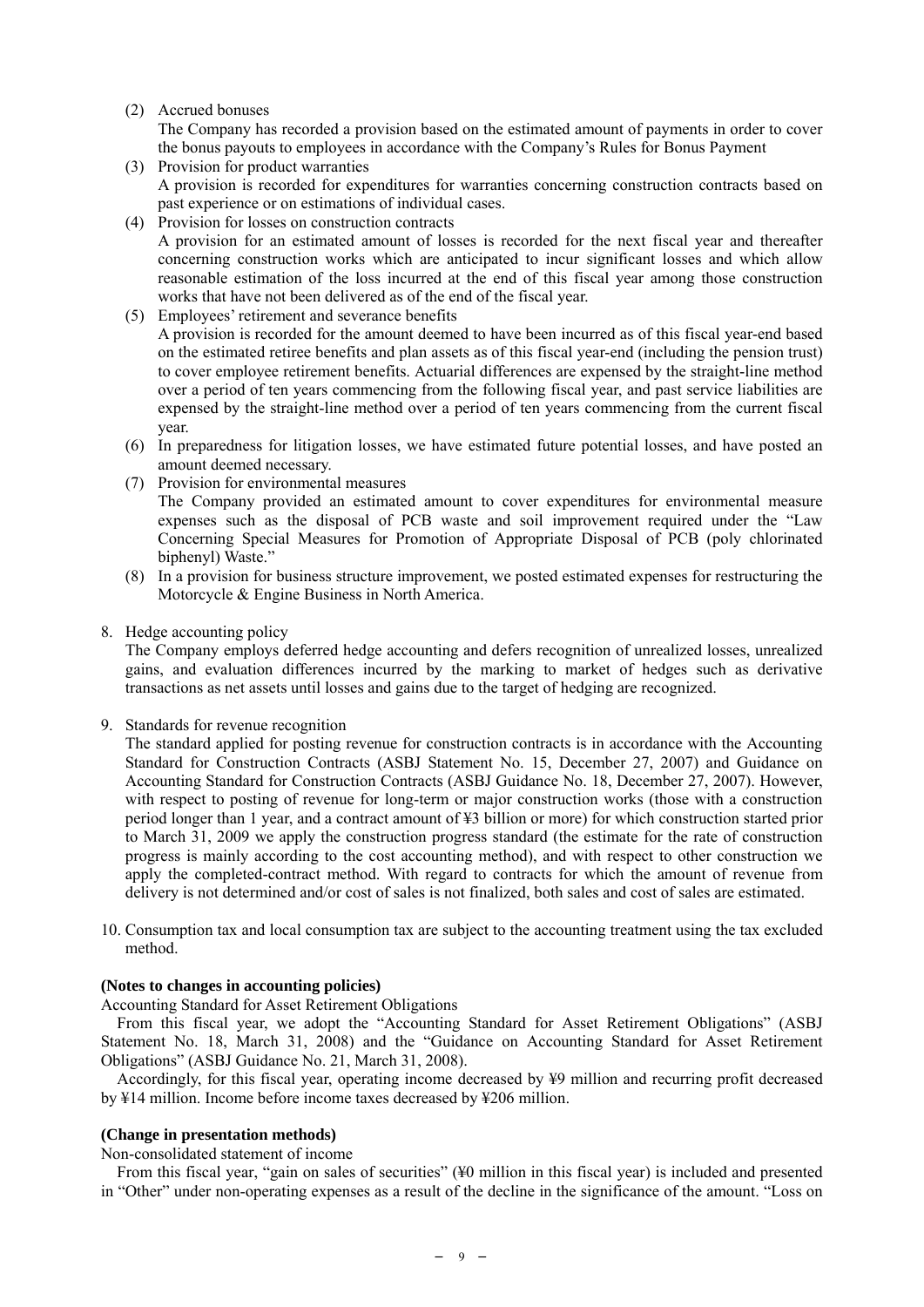valuation of securities" (¥22 million in the previous fiscal year) is presented independently as a result of the increase in the significance of the amount.

|                |                                                             | (Notes to Non-Consolidated Balance Sheet)                        |                                      |  |  |  |  |
|----------------|-------------------------------------------------------------|------------------------------------------------------------------|--------------------------------------|--|--|--|--|
| 1.             | The amounts presented are rounded down to the nearest unit. |                                                                  |                                      |  |  |  |  |
| 2.             |                                                             | Accumulated depreciation of property, plant and equipment        | $\frac{1}{2}$ 491,300 million        |  |  |  |  |
| 3 <sub>1</sub> |                                                             | Monetary receivables from and payables to affiliates             |                                      |  |  |  |  |
|                |                                                             | Short-term monetary assets                                       | $\frac{1}{2}$ 124,798 million        |  |  |  |  |
|                |                                                             | Long-term monetary assets                                        | $\text{\textsterling} 7,511$ million |  |  |  |  |
|                |                                                             | Short-tem monetary liabilities                                   | $\frac{1}{2}$ 90,643 million         |  |  |  |  |
| 4.             |                                                             | Asset pledged as collateral and liability relating to collateral |                                      |  |  |  |  |
|                | (1)                                                         | Assets pledged as collateral                                     |                                      |  |  |  |  |
|                |                                                             | Investment securities                                            | $\frac{1}{2}$ 41 million             |  |  |  |  |
|                |                                                             | <b>Buildings</b>                                                 | $\frac{1}{2}96$ million              |  |  |  |  |
|                |                                                             | Total                                                            | $\frac{1}{2}$ 137 million            |  |  |  |  |
|                | (2)                                                         | Liability relating to collateral                                 |                                      |  |  |  |  |
|                |                                                             | Long-term debt (due for repayment within one year)               | $\frac{1}{2}$ 17 million             |  |  |  |  |
|                |                                                             | Long-term debt                                                   | $\frac{1}{2}$ 195 million            |  |  |  |  |
| 5.             |                                                             | Guarantee liability for bank borrowings by affiliates            |                                      |  |  |  |  |
|                |                                                             | and employees                                                    | $\frac{1}{2}$ 47,397 million         |  |  |  |  |
|                | (Notes to the Non-consolidated Statement of Income)         |                                                                  |                                      |  |  |  |  |
|                |                                                             | The amounts presented are rounded down to the nearest unit.      |                                      |  |  |  |  |
|                |                                                             | 2. Transactions with affiliates                                  |                                      |  |  |  |  |

| . – Fransactions with amnates                                                                                 |                                                                                                                 |
|---------------------------------------------------------------------------------------------------------------|-----------------------------------------------------------------------------------------------------------------|
| Net sales                                                                                                     | $\text{\textsterling} 262,205$ million                                                                          |
| <b>Purchases</b>                                                                                              | $\text{\textsterling} 126,710$ million                                                                          |
| Transactions other than operating transactions                                                                | $\frac{1}{2}$ 43,933 million                                                                                    |
| restaura de la construcción de la construcción de la construcción de la construcción de la construcción de la | the contract of the contract of the contract of the contract of the contract of the contract of the contract of |

- 3. Gain on extinguishment of tie-in shares is the difference recorded as extraordinary gain between the book value of shares of the following three subsidiaries and increased shareholders' equity, with the merger with Kawasaki Shipbuilding Corporation, Kawasaki Precision Machinery Ltd. and Kawasaki Plant Systems Ltd.
- 4. Loss on impairment of fixed assets
	- (1) Outline of the asset group that recognized an impairment loss

| Use                                 | Place              | Type                                                 |  |
|-------------------------------------|--------------------|------------------------------------------------------|--|
| Assets used for business operations | Akashi City, Hyogo | Buildings and structures, Machinery<br>and equipment |  |
| Assets used for business operations | Kobe City, Hyogo   | Buildings and structures, Machinery<br>and equipment |  |

- (2) Method for classifying individual asset groups Classification of individual asset groups is conducted principally on the basis of operating activities, and significant leasing assets and idle assets are treated individually as a specific asset group.
- (3) Developments that led to the recognition of an impairment loss Certain assets experienced a deterioration of operating results, decline of market price, and loss of usability. Accordingly, the Company lowered the book values of the relevant assets to recoverable amounts.
- (4) Method for computation of recoverable amount A recoverable amount is estimated by the net sale price or the use value. The net sale price is determined based on the real estate appraisal or the assessed value for real estate tax, and the use value is computed based on future cash flow.
- (5) Amount of impairment loss The amount of ¥9,923 million for impairment loss was posted under extraordinary losses as impairment loss, and the breakdown of the types of fixed assets is as follows.

| <b>Buildings</b>        | $43,364$ million         |
|-------------------------|--------------------------|
| <b>Structures</b>       | $4367$ million           |
| Machinery and equipment | $\text{\#2,300}$ million |